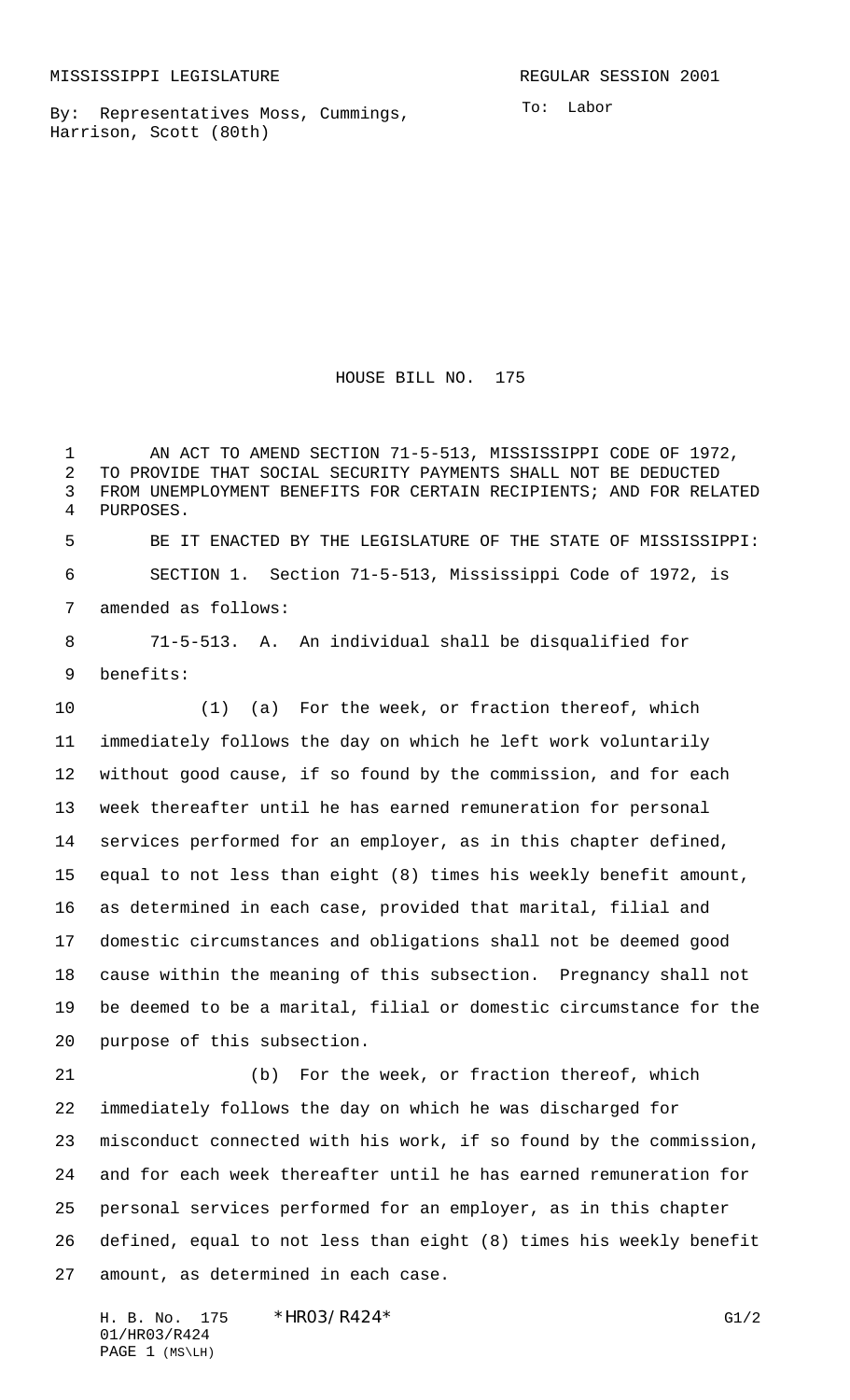(c) The burden of proof of good cause for leaving work shall be on the claimant, and the burden of proof of misconduct shall be on the employer.

 (2) For the week, or fraction thereof, with respect to which he willfully makes a false statement, a false representation of fact, or willfully fails to disclose a material fact for the purpose of obtaining or increasing benefits under the provisions of this law, if so found by the commission, and such individual's maximum benefit allowance shall be reduced by the amount of benefits so paid to him during any such week of disqualification; and additional disqualification shall be imposed for a period not exceeding fifty-two (52) weeks, the length of such period of disqualification and the time when such period begins to be determined by the commission, in its discretion, according to the circumstances in each case.

 (3) If the commission finds that he has failed, without good cause, either to apply for available suitable work when so directed by the employment office or the commission, to accept suitable work when offered him, or to return to his customary self-employment (if any) when so directed by the commission, such disqualification shall continue for the week in which such failure occurred and for not more than the twelve (12) weeks which immediately follow such week, as determined by the commission according to the circumstances in each case.

H. B. No. 175 \* HRO3/R424\* 01/HR03/R424 PAGE 2 (MS\LH) (a) In determining whether or not any work is suitable for an individual, the commission shall consider among other factors the degree of risk involved to his health, safety and morals, his physical fitness and prior training, his experience and prior earnings, his length of unemployment and prospects for securing local work in his customary occupation, and the distance of the available work from his residence; provided, however, that offered employment paying the minimum wage or higher, if such minimum or higher wage is that prevailing for his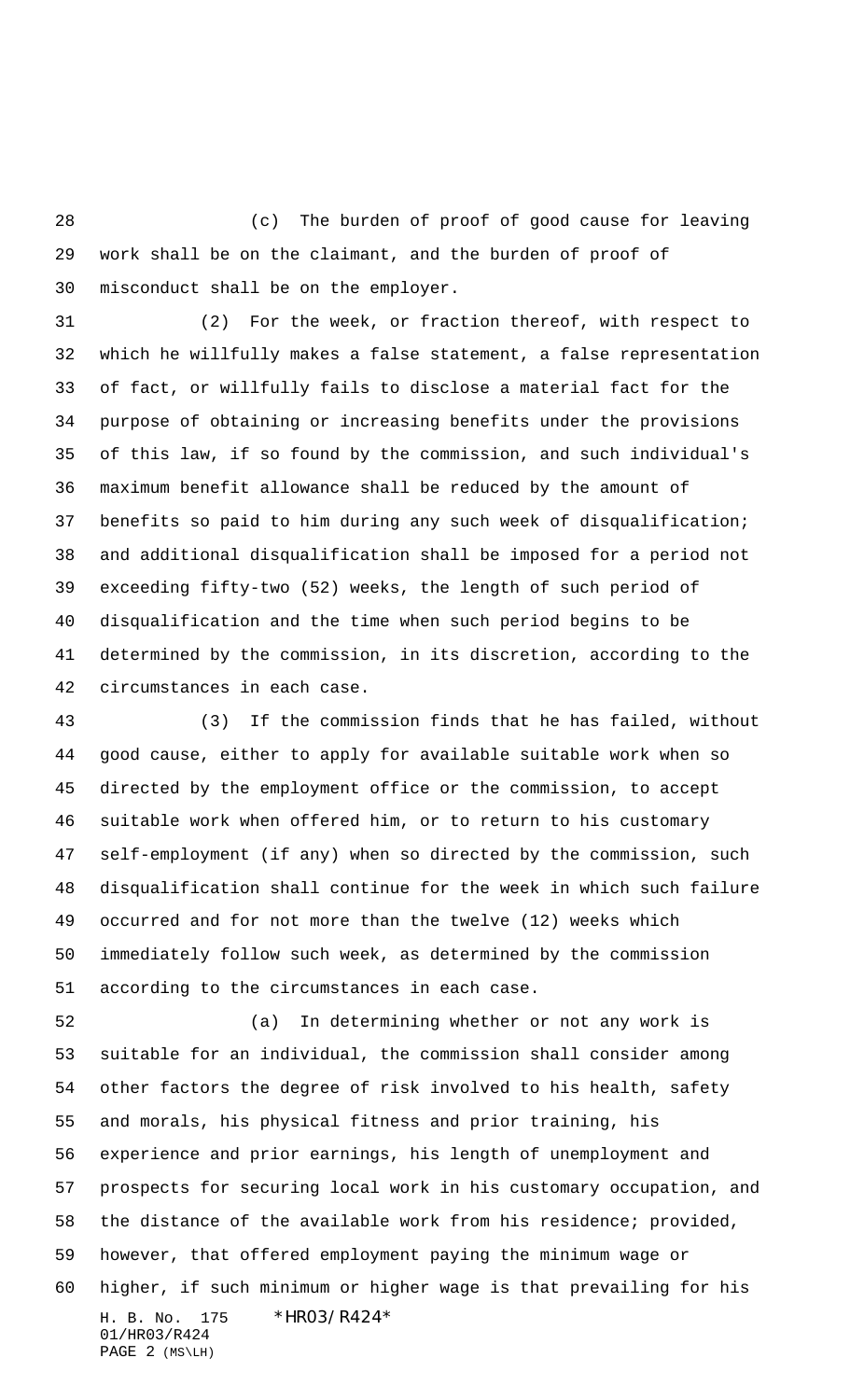customary occupation or similar work in the locality, shall be deemed to be suitable employment after benefits have been paid to the individual for a period of eight (8) weeks. (b) Notwithstanding any other provisions of this chapter, no work shall be deemed suitable and benefits shall not be denied under this chapter to any otherwise eligible individual for refusing to accept new work under any of the following conditions: (i) If the position offered is vacant due directly to a strike, lockout or other labor dispute; (ii) If the wages, hours or other conditions of the work offered are substantially less favorable to the individual than those prevailing for similar work in the locality; (iii) If as a condition of being employed the individual would be required to join a company union or to resign from or refrain from joining any bona fide labor organization. (4) For any week with respect to which the commission finds that his total unemployment is due to a stoppage of work which exists because of a labor dispute at a factory, establishment or other premises at which he is or was last employed; provided, that this subsection shall not apply if it is shown to the satisfaction of the commission: (a) He is unemployed due to a stoppage of work occasioned by an unjustified lockout, provided such lockout was not occasioned or brought about by such individual acting alone or 86 with other workers in concert; or (b) He is not participating in or directly interested in the labor dispute which caused the stoppage of work; and (c) He does not belong to a grade or class of workers of which, immediately before the commencement of stoppage, there were members employed at the premises at which the stoppage

H. B. No. 175 \* HRO3/R424\* 01/HR03/R424 PAGE 3 (MS\LH)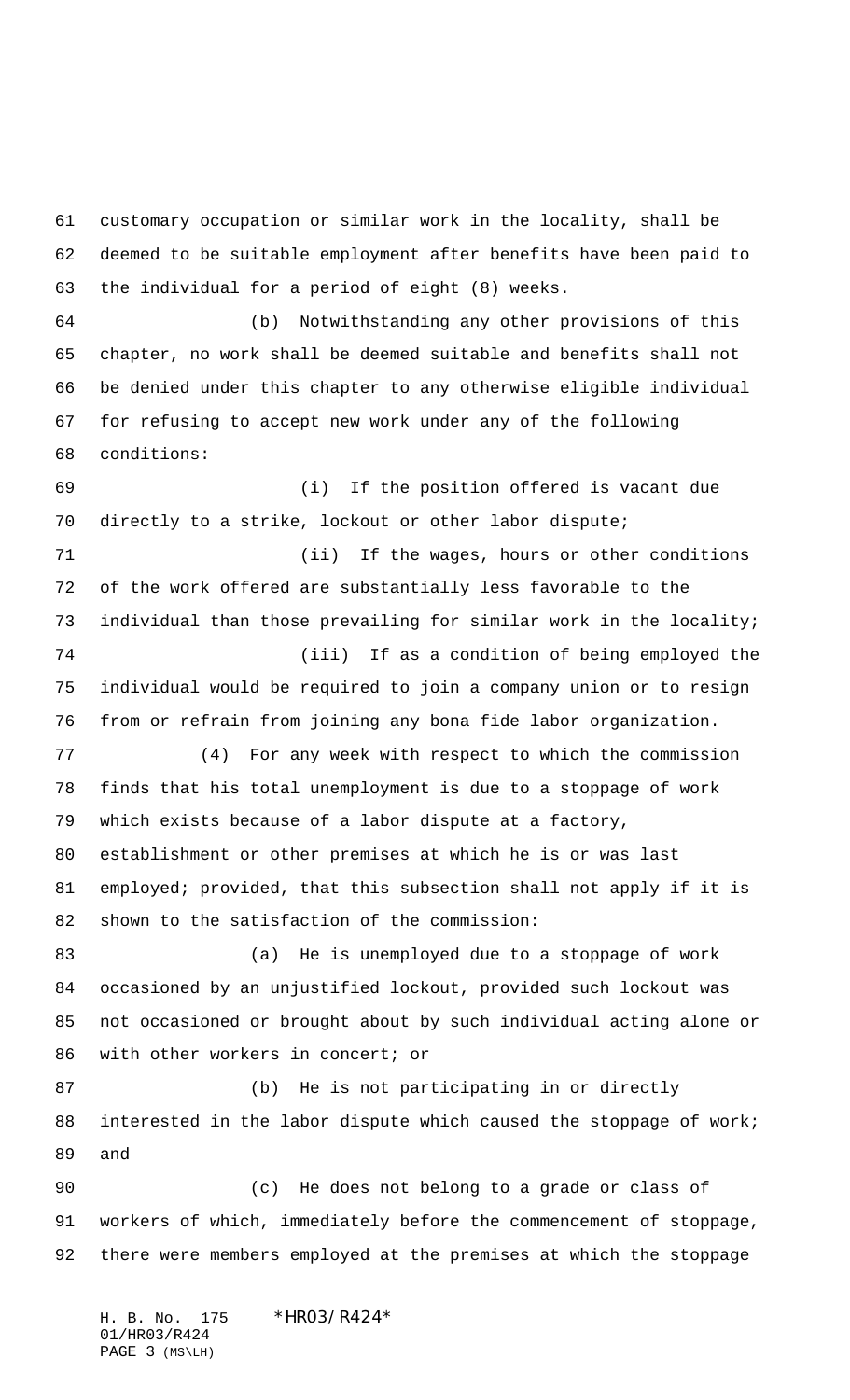occurs, any of whom are participating in or directly interested in the dispute.

 Provided, that if in any case separate branches of work which are commonly conducted as separate businesses in separate premises are conducted in separate departments of the same premises, each such department shall, for the purposes of this subsection, be deemed to be a separate factory, establishment or other premises.

 (5) For any week with respect to which he has received or is seeking unemployment compensation under an unemployment compensation law of another state or of the United States. Provided, that if the appropriate agency of such other state or of the United States finally determines that he is not entitled to such unemployment compensation benefits, this disqualification shall not apply. Nothing in this subsection contained shall be construed to include within its terms any law of the United States providing unemployment compensation or allowances for honorably discharged members of the Armed Forces.

H. B. No. 175 \* HRO3/R424\* 01/HR03/R424 (6) For any week with respect to which he is receiving or has received remuneration in the form of payments under any governmental or private retirement or pension plan, system or policy which a base-period employer is maintaining or contributing to or has maintained or contributed to on behalf of the individual; provided, that if the amount payable with respect to any week is less than the benefits which would otherwise be due under Section 71-5-501, he shall be entitled to receive for such week, if otherwise eligible, benefits reduced by the amount of such remuneration. **\* \* \*** However, on or after the first Sunday immediately following the effective date of this act, no social security payments, to which the employee has made contributions, shall be deducted from unemployment benefits paid for any period of unemployment beginning on or after the first Sunday following the effective date of this act. This one-hundred-percent exclusion shall not apply to any other governmental or private

```
PAGE 4 (MS\LH)
```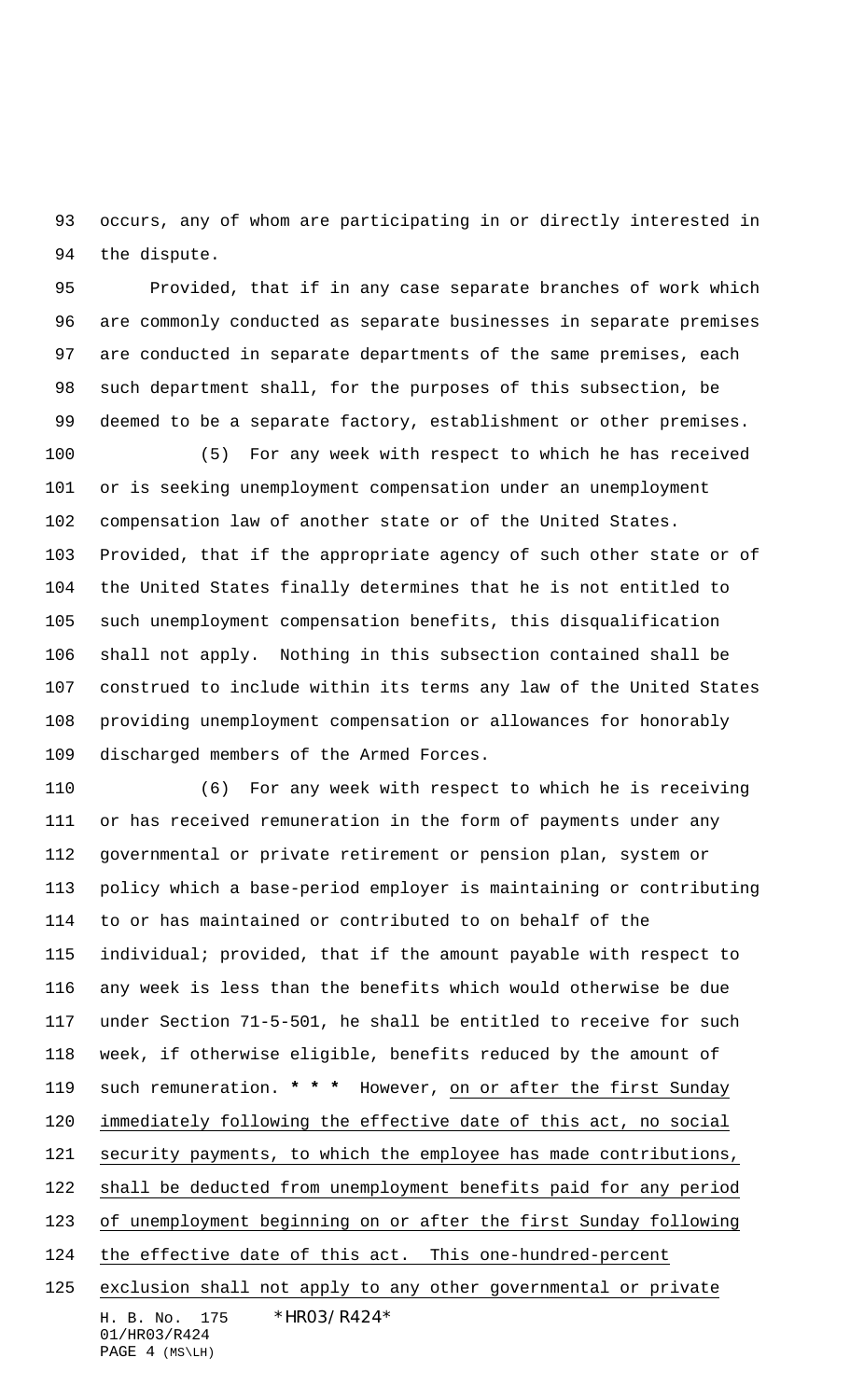retirement or pension plan, system or policy. If benefits payable under this section, after being reduced by the amount of such remuneration, are not a multiple of One Dollar (\$1.00), they shall be adjusted to the next lower multiple of One Dollar (\$1.00).

 (7) For any week with respect to which he is receiving or has received remuneration in the form of a back pay award, or other compensation allocable to any week, whether by settlement or otherwise. Any benefits previously paid for weeks of unemployment with respect to which back pay awards, or other such compensation, are made shall constitute an overpayment and such amounts shall be deducted from the award by the employer prior to payment to the employee, and shall be transmitted promptly to the commission by the employer for application against the overpayment and credit to the claimant's maximum benefit amount and prompt deposit into the fund; provided, however, the removal of any charges made against the employer as a result of such previously paid benefits shall be applied to the calendar year and the calendar quarter in which the overpayment is transmitted to the commission, and no attempt shall be made to relate such a credit to the period to which the award applies. Any amount of overpayment so deducted by the employer and not transmitted to the commission shall be subject to the same procedures for collection as is provided for contributions by Sections 71-5-363 through 71-5-381. Any amount of overpayment not deducted by the employer shall be established as an overpayment against the claimant and collected as provided above. It is the purpose of this paragraph to assure equity in the situations to which it applies, and it shall be construed accordingly.

H. B. No. 175 \*HR03/R424\* 01/HR03/R424 PAGE 5 (MS\LH) B. Notwithstanding any other provision in this chapter, no otherwise eligible individual shall be denied benefits for any week because he is in training with the approval of the commission; nor shall such individual be denied benefits with respect to any week in which he is in training with the approval